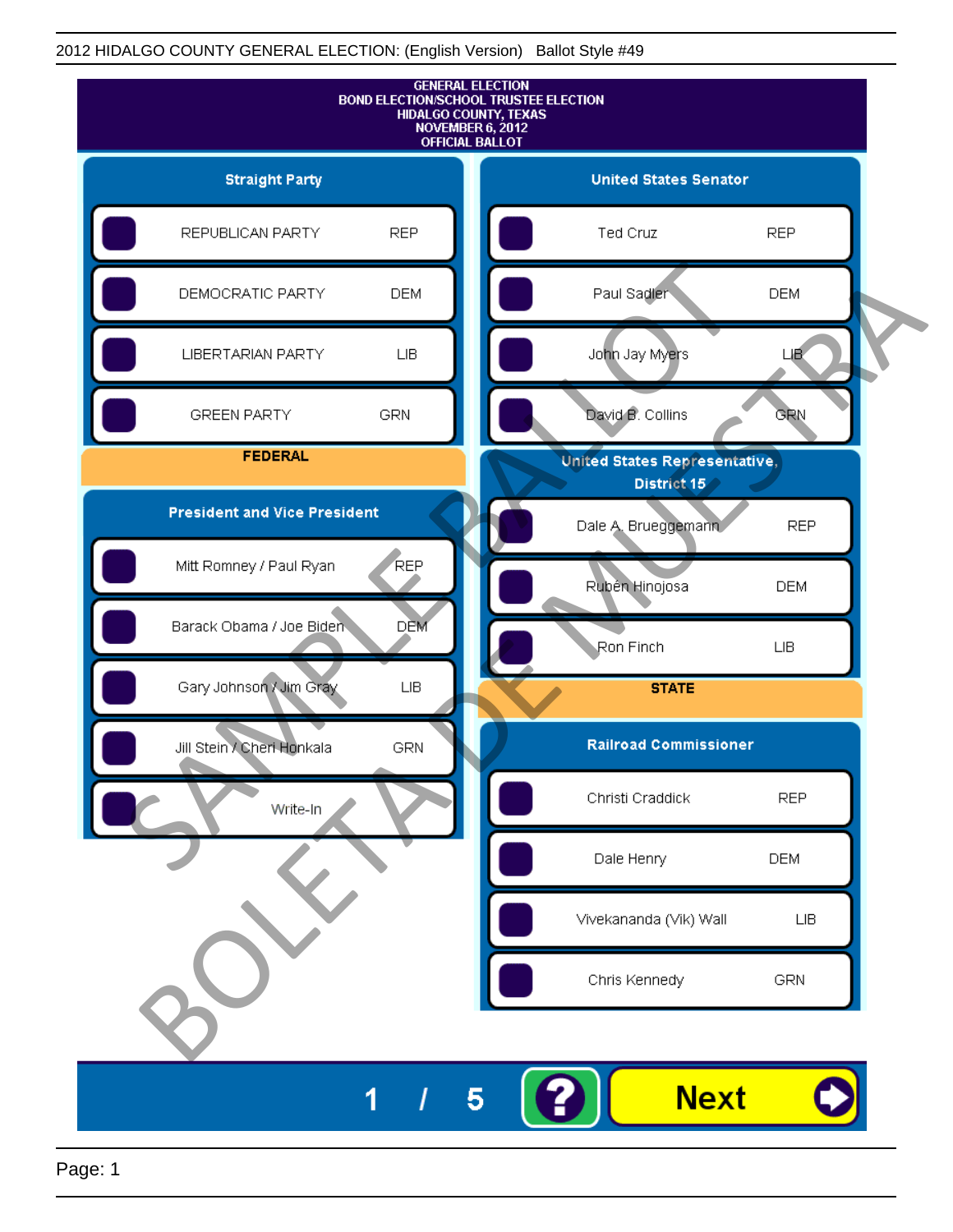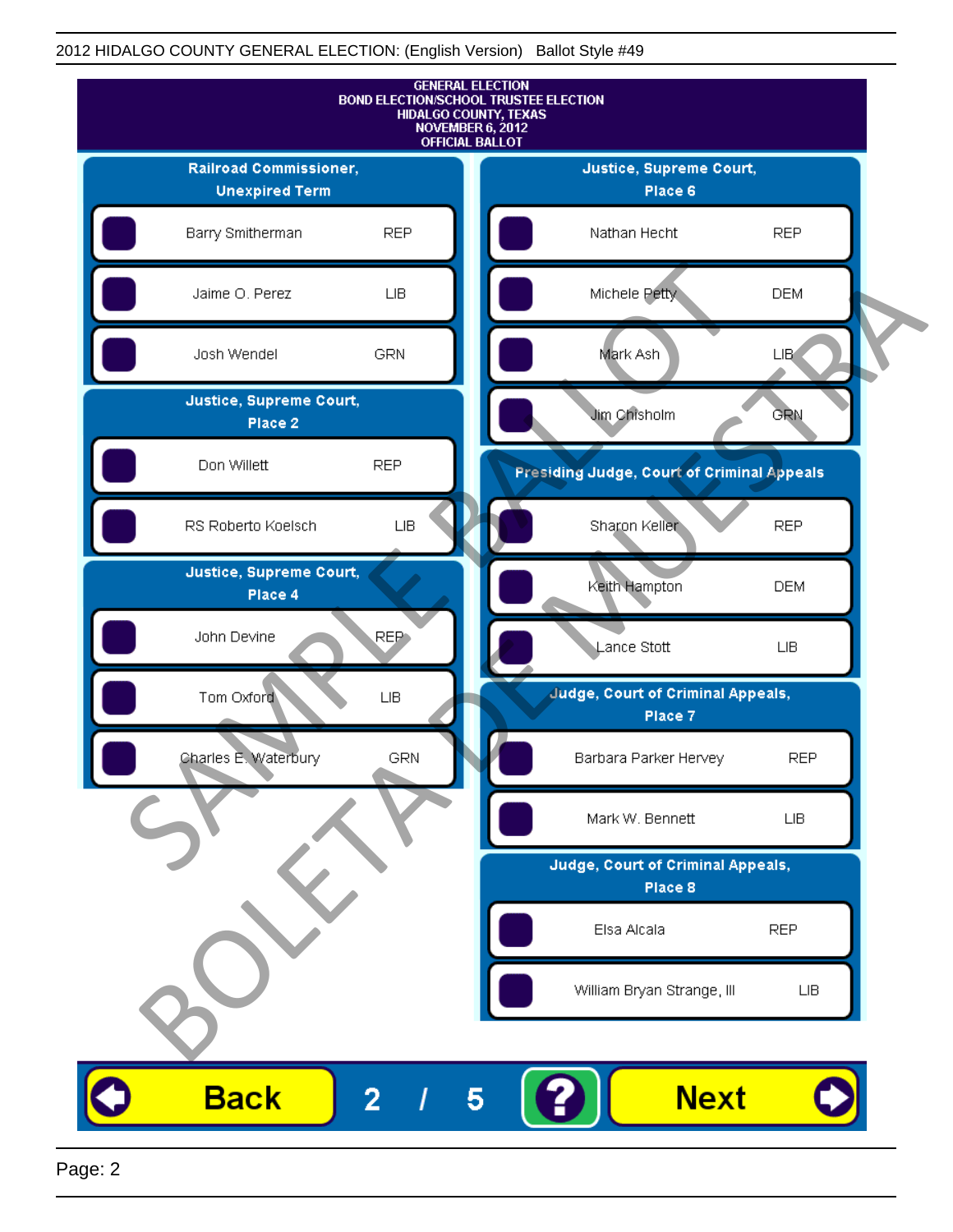

Page: 3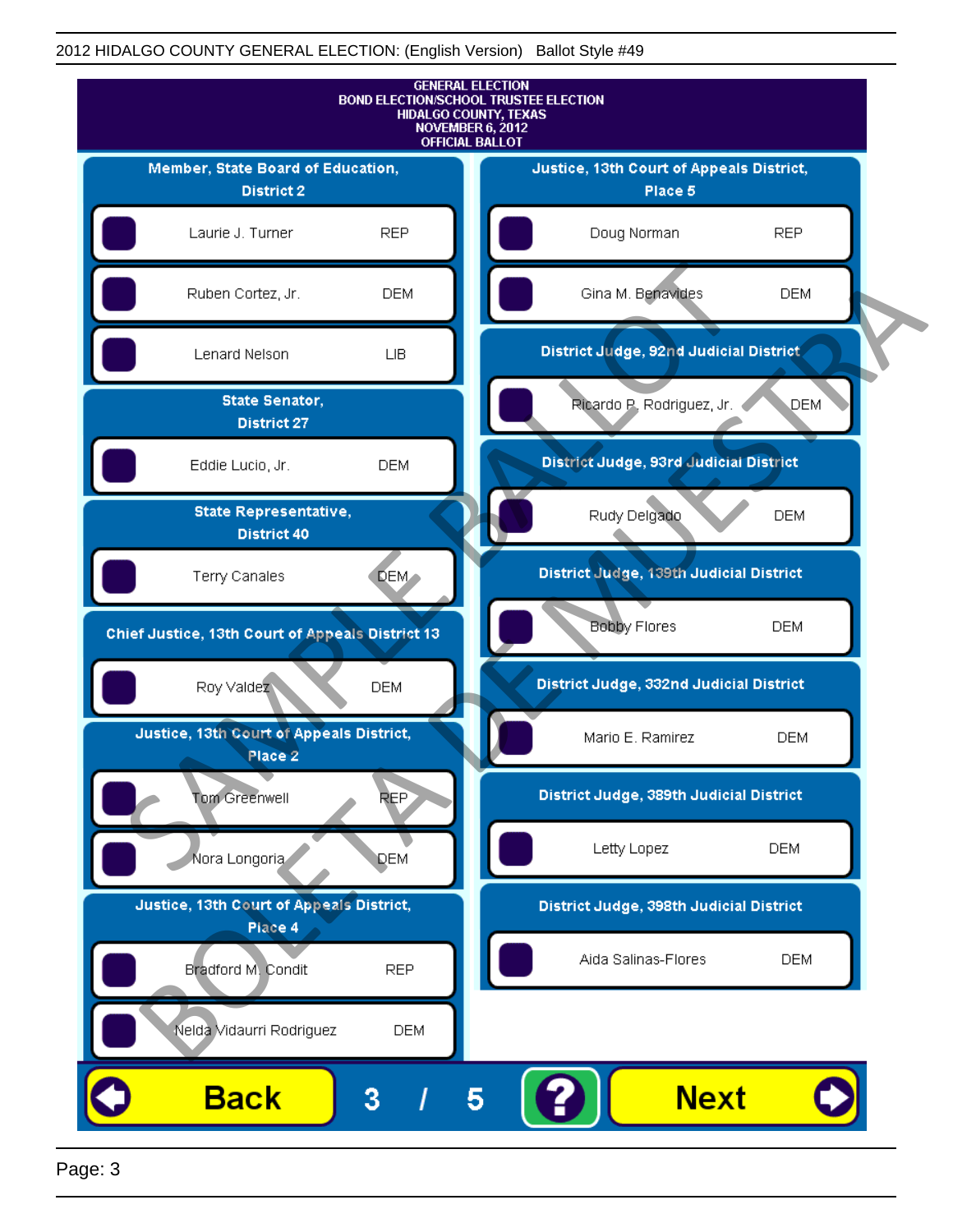| <b>GENERAL ELECTION</b><br><b>BOND ELECTION/SCHOOL TRUSTEE ELECTION</b><br>HIDALGO COUNTY, TEXAS<br>NOVEMBER 6, 2012<br><b>OFFICIAL BALLOT</b>                             |            |                                                |
|----------------------------------------------------------------------------------------------------------------------------------------------------------------------------|------------|------------------------------------------------|
| District Judge, 430th Judicial District                                                                                                                                    |            | DONNA INDEPENDENT SCHOOL DISTRICT              |
| Israel Ramon, Jr.                                                                                                                                                          | <b>DEM</b> | FOR SCHOOL BOARD TRUSTEE<br>Place No. 1        |
| District Judge, 449th Judicial District                                                                                                                                    |            | Donna A. Mery                                  |
| Jesse Contreras                                                                                                                                                            | <b>DEM</b> | Ernesto Lugo                                   |
| <b>COUNTY</b>                                                                                                                                                              |            | David Guerra                                   |
| <b>Sheriff</b>                                                                                                                                                             |            | FOR SCHOOL BOARD TRUSTEE<br>Place No. 2        |
| Robert Caples                                                                                                                                                              | <b>REP</b> | Alfredo Lugo                                   |
| Guadalupe "Lupe" Trevino                                                                                                                                                   | <b>DEM</b> | Saul Mata                                      |
| HIDALGO COUNTY DRAINAGE DISTRICT NUMBER ONE                                                                                                                                |            | <b>FOR SCHOOL BOARD TRUSTEE</b><br>Place No. 3 |
| <b>BOND ELECTION</b>                                                                                                                                                       |            | Robert Salinas                                 |
| THE ISSUANCE OF \$184,000,000.00 IN BONDS AND THE<br>LEVYING OF THE TAX IN PAYMENT THEREOF FOR<br>IMPROVEMENTS TO THE DRAINAGE DISTRICT'S STORM<br><b>DRAINAGE SYSTEM?</b> |            | Mike Flores                                    |
| <b>FOR</b>                                                                                                                                                                 |            | FOR SCHOOL BOARD TRUSTEE<br>Place No. 4        |
| <b>AGAINST</b>                                                                                                                                                             |            | Frank Quintero                                 |
|                                                                                                                                                                            |            | Nick Castillo                                  |
|                                                                                                                                                                            |            | Rodolfo "Rudy" Perez                           |
|                                                                                                                                                                            |            |                                                |
| <b>Back</b>                                                                                                                                                                | 4<br>5     | <b>Next</b>                                    |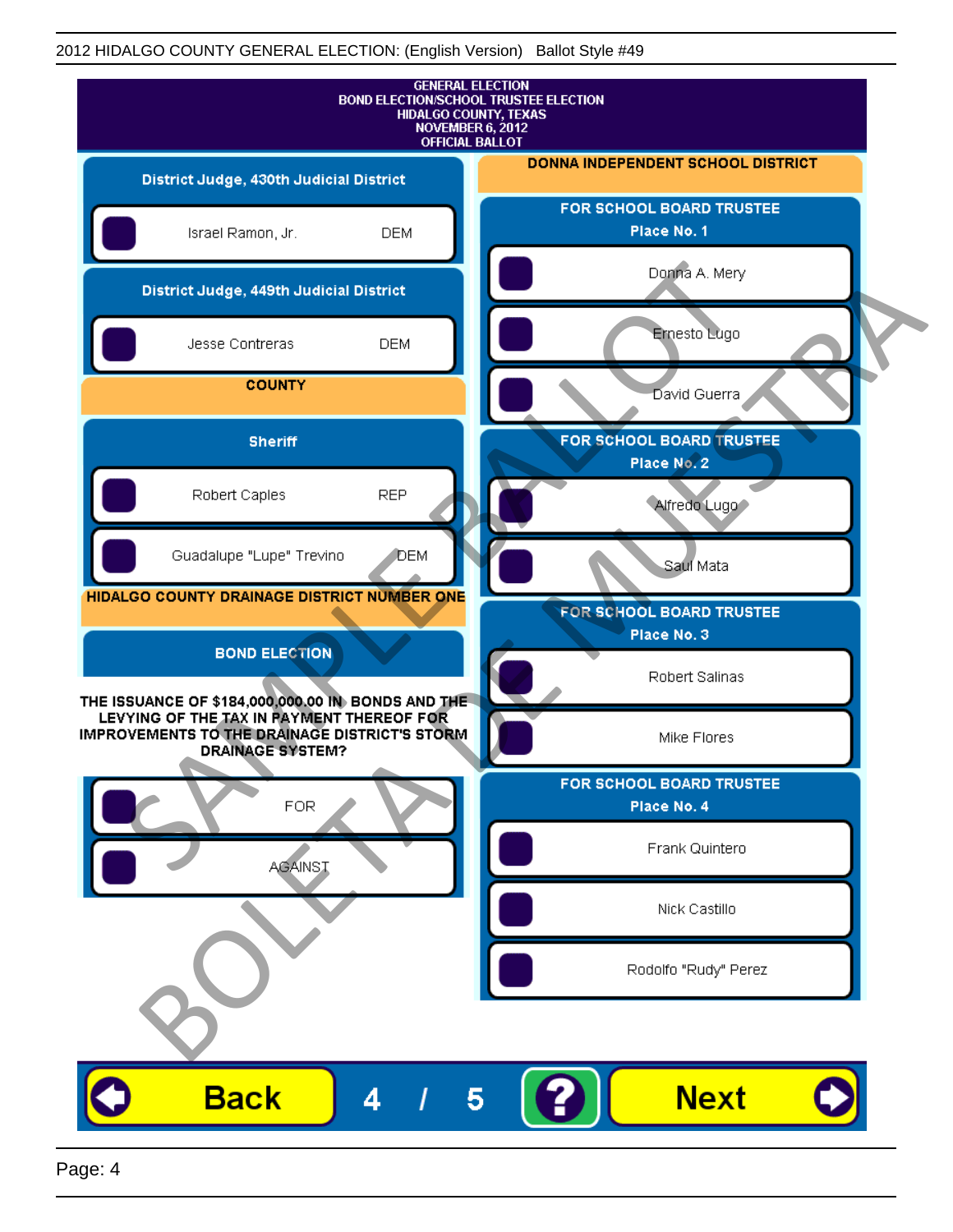# **GENERAL ELECTION** BOND ELECTION/SCHOOL TRUSTEE ELECTION<br>HIDALGO COUNTY, TEXAS<br>NOVEMBER 6, 2012<br>OFFICIAL BALLOT

Review

#### UNOPPOSED CANDIDATES DECLARED ELECTED

Judge, County Court at Law No. 7 Sergio Valdez (DEM)

County Tax Assessor-Collector

Frame The Passe, Precinct No. 1<br>
County Commissioner, Precinct No. 1<br>
SC. Cutellar Jr. (DEM)<br>
County Commissioner, Precinct No. 2<br>
Ulastice of the Peace, Precinct No. 2<br>
Ulastice of the Peace, Precinct No. 2<br>
Robert M. "Bl County Commissioner, Precinat No. 1<br>
A County Commissioner, Precinat No. 3<br>
Use of the Peace, Precinat No. 3<br>
Use of the Peace, Precinat No. 1<br>
There is a precinc No. 2<br>
There is a precinc No. 2<br>
There is a precinc No. 2<br>

**Back** 

5

5

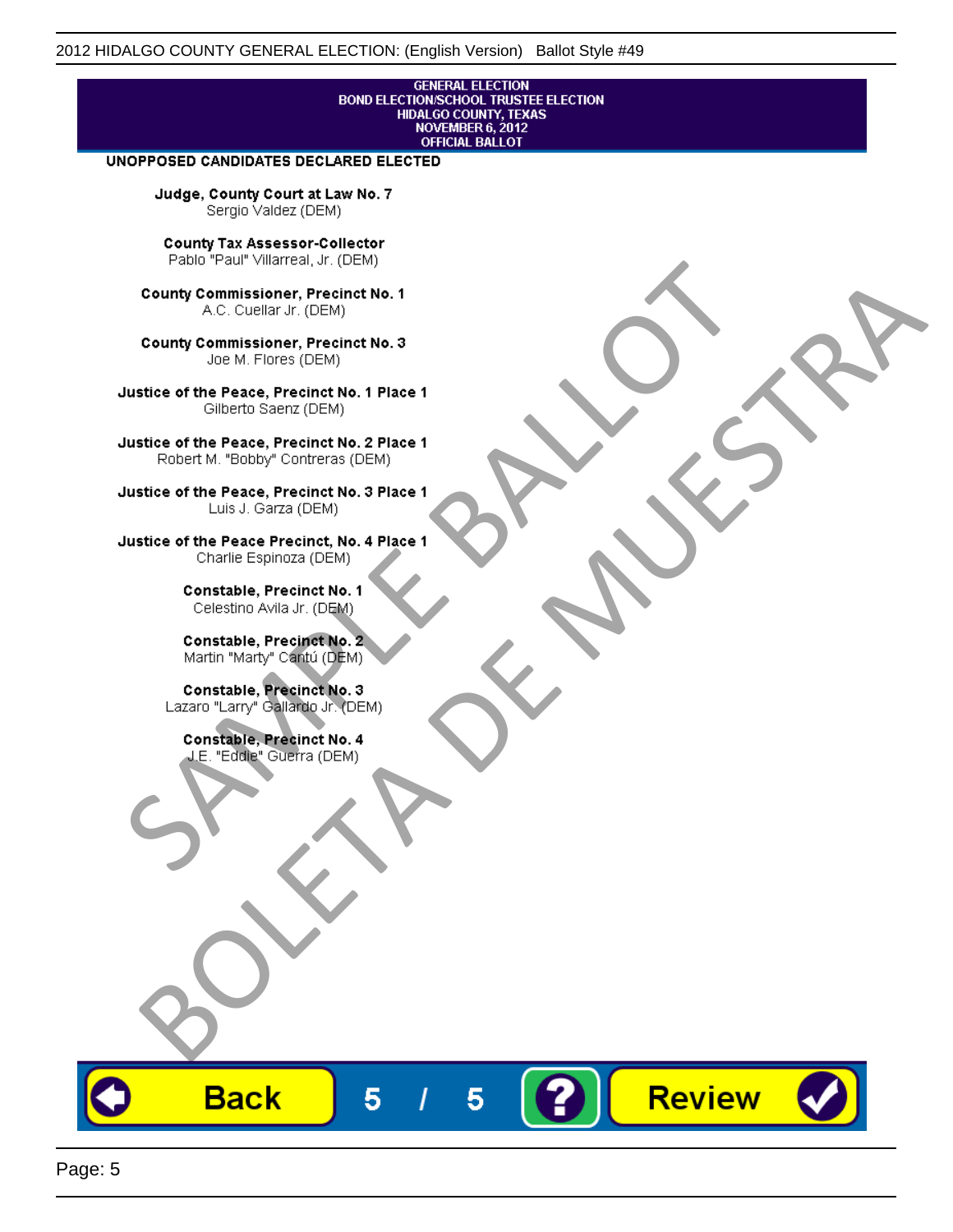## **Summary Ballot Instructions**

Press the candidate name or contest title to return to a contest.

Vote button will light up when

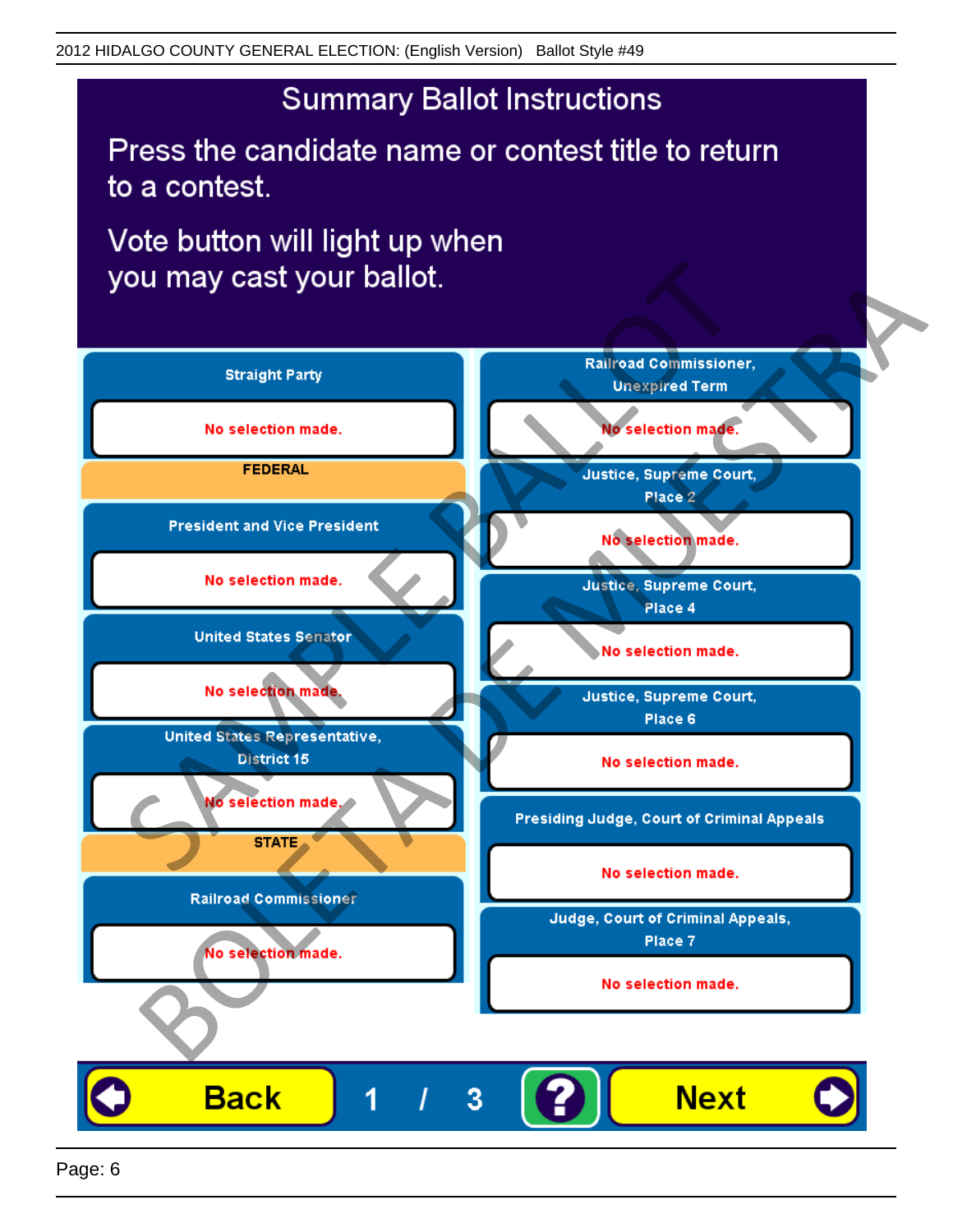## **Summary Ballot Instructions**

Press the candidate name or contest title to return to a contest.

Vote button will light up when